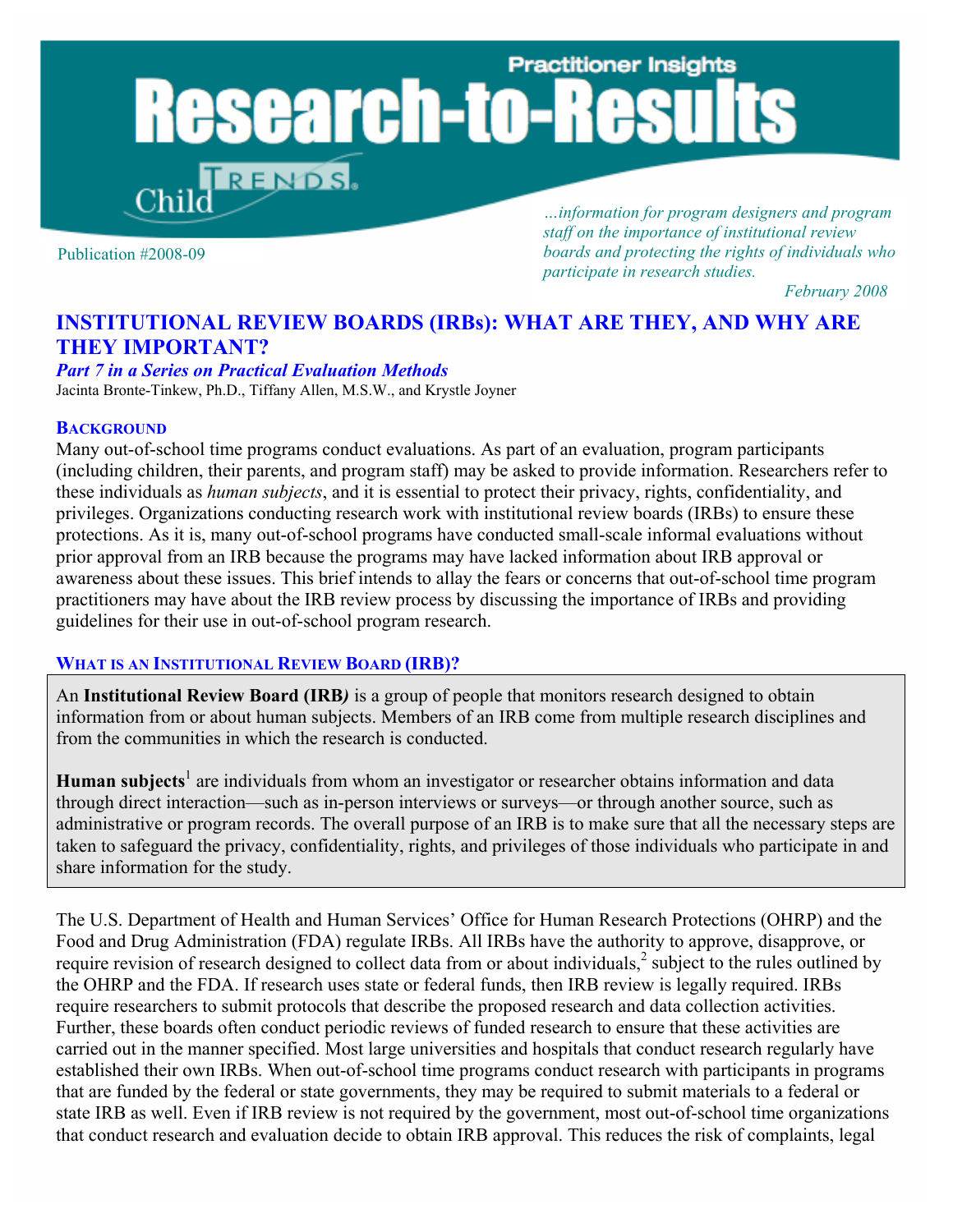problems, or negative publicity if problems arise. Working with an IRB also assures programs that their evaluation procedures protect study participants.

## **WHY ARE IRBS IMPORTANT?**

- *In out-of-school time programs, IRBs ensure that, when data are being collected for research, the welfare, rights, privileges, and confidentiality of participants who agree to be a part of the study are protected*. In response to abuses of human subjects in several historic studies, a government commission established a formal structure for IRBs. Notorious research, such as the Tuskegee Institute Syphilis Study, prompted the development of certain principles to guide research using human subjects.<sup>3</sup> In this study, from 1932 to 1972, federally-funded investigators at the Tuskegee Institute observed African Americans through the natural course of syphilis, but withheld available treatment. Partly as a result of these previous abuses, in 1979, the Belmont Report, produced by the National Commission for the Protection of Human Subjects of Biomedical and Behavioral Research, established the IRB system. That system is governed by three principles: *Respect for persons; beneficence* (that is, the research must maximize the benefits, while minimizing the risks, to the participants and society); and *justice* (which means that the research does not exploit any group to benefit another).<sup>4</sup>
- *In out-of-school time programs that conduct research about children, IRBs provide special protection.* Certain vulnerable populations are given special protections in research, and children constitute one such group. IRBs ensure that a parent or guardian provides approval for any research involving children (under age 18). Children are also required to *assent* to participate, that is, they must understand the study and any risks involved and agree to participate in the research. However, a child's assent cannot be obtained until a parent or legal guardian gives permission for their child to participate in the research. $<sup>5</sup>$  There are two types of consent:</sup>
	- o **Active Consent.** Parents typically provide active consent, in which they sign and return a consent form indicating that they approve or disapprove of their child's participation in the study.
	- o **Passive Consent.** Under special circumstances, parents may be allowed to give passive consent as an alternative to active consent. When a study uses passive consent, a consent form and detailed information about the study are distributed, usually by mail, to parents. If the parents do not return the form, the parents are deemed to have granted passive consent.<sup>6</sup> Passive consent may be allowed when written parental consent has been legally waived or the procedures for obtaining consent have been altered, based on review from an IRB.<sup>7</sup>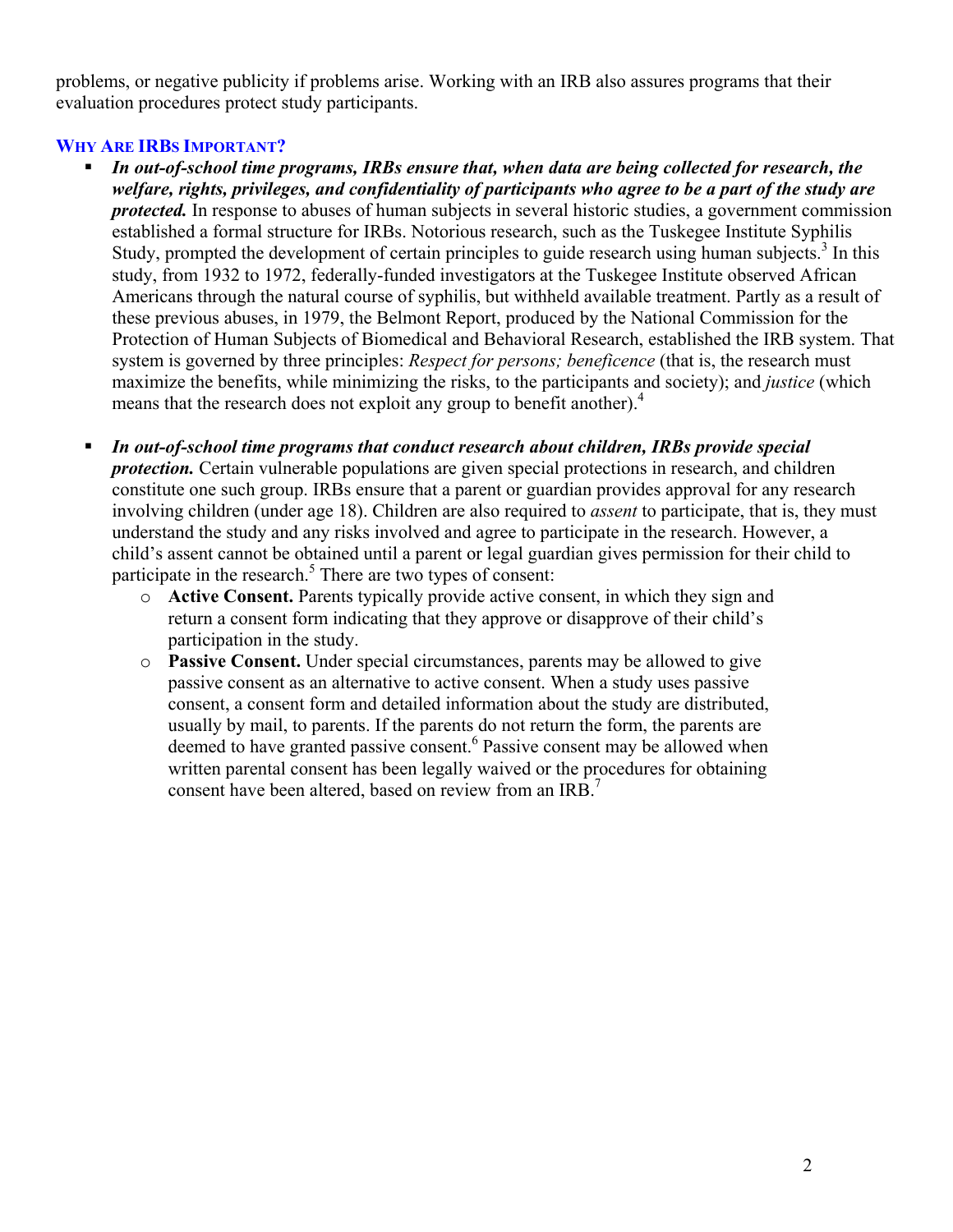| <b>SPECIAL ISSUES WHEN CONDUCTING RESEARCH WITH CH</b>                     |
|----------------------------------------------------------------------------|
| There are <b>four</b> categories of research in which children are allowed |
| to participate:                                                            |
| Research that does not involve greater than minimal risk $8$               |
| (for example, a survey given to youth about their                          |
| participation in extracurricular activities);                              |
| Research that involves more than minimal risk but will                     |
| have direct benefit to the subjects <sup>9</sup> (for example, a survey    |
| given to youth about the knowledge they gained from a                      |
| program that addresses risky sexual behavior in order to                   |
| tailor the next level of the program to meet their needs);                 |
| Research that presents more than minimal risk with no                      |
| direct benefit to the subject, but will produce generalizable              |
| knowledge about the issue that is being studied $10$ (for                  |
| example, interviews with youth about their participation in                |
| illegal activities to produce research knowledge about risk                |
| factors of delinquent youth); and                                          |
| Research that will aid the understanding, prevention, or                   |
| alleviation of problems that affect the health or welfare of               |
| children. $11$                                                             |
|                                                                            |

## **WHAT ARE THE DIFFERENT TYPES OF IRBS?**

There are three types of IRBs, and they all share the common goal of protecting the rights of human subjects who participate in research: $12^{2}$ 

- **Local Institutional Review Boards**. Local IRBs are affiliated with the institution or organization conducting the research (for example, a university or hospital) and are usually located in or near the study site.
- **Central Institutional Review Boards**. Central IRBs are used with research that involves large, multisite clinical trials (for example, cancer research conducted at different places) that go beyond the expertise that may exist in the local community.<sup>13</sup>
- **Commercial Institutional Review Boards**. Commercial or independent IRBs are contracted agencies that are not affiliated with specific institutions and are paid to conduct reviews of research with human subjects. The use of commercial review boards recently has become more common.

### **WHEN DO PROGRAMS NEED TO USE AN IRB?**

**If a program is not affiliated with a local IRB and it plans to collect confidential data from children, staff, and parents for research that is funded using state and/or federal funds, that program is legally required to contract with an independent IRB to ensure that the confidentiality, rights, and privileges of study participants during research are protected. Failing to do so could leave a program vulnerable to legal action.** 

- If a program is working with an external evaluator, the evaluator may have a local IRB or be aware of an independent IRB to recommend for the study and can help to prepare the necessary protocols.
- If a program is conducting its own evaluation, it is important for the program to select an IRB carefully to ensure a thorough review of materials and to ensure that the program's research includes the necessary human subject protections.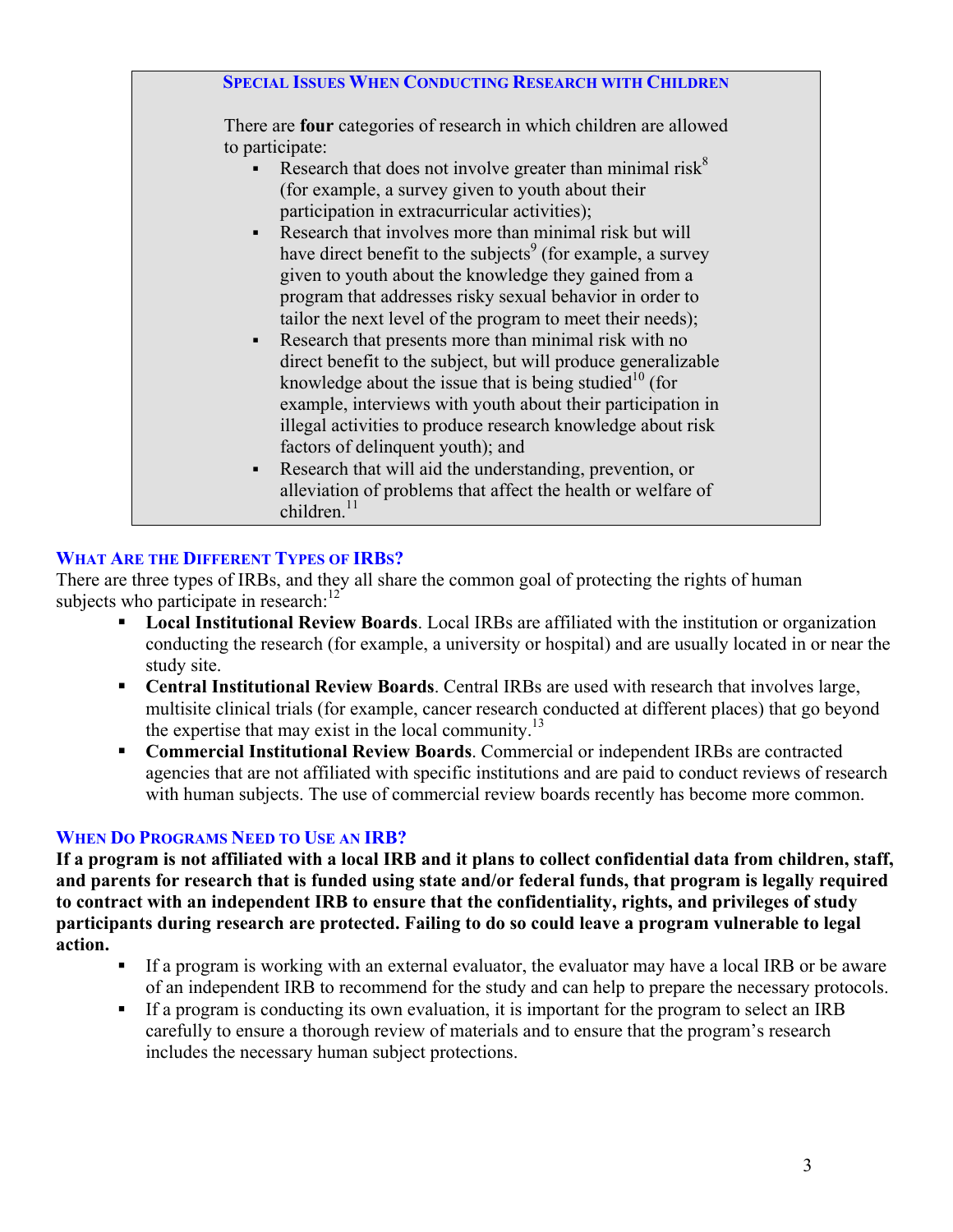## **HOW DO PROGRAMS WORK WITH AN IRB?**

If a program contracts with an external research organization to do an evaluation, that organization can work with the program to handle the IRB process. If a program plans on conducting research without the aid of an external research organization, that program may want to consult with a lawyer to determine if an IRB review is legally required. Any such program should review its human subjects research policy before proceeding with research. Programs considering obtaining IRB approval should follow four important steps:

*Step 1: Form a working group that represents staff and board members to work with the evaluator.* The purpose of taking this step is to get staff, board members, and the evaluation team to understand the role and importance of an IRB. The working group will also develop an IRB plan that draws together information about the program and clarifies what data are going to be collected. If a program is using an external evaluator, the evaluator will work primarily with this working group to complete the IRB process.

*Step 2: Decide if an IRB review is needed for the particular project***.** If confidential or sensitive data are going to be collected, the working group is likely to determine that IRB approval is necessary. Any research activity involving the collection of private and confidential data for research purposes requires approval from an IRB if funded by state or federal funds. The IRB approval process can seem overwhelming and burdensome, which may deter an organization from seeking approval; however, IRB approval is necessary to assure the program staff, board members, parents, and others that the research meets high standards for protecting the interests of the participants involved.

*Step 3: Select an IRB that has experience in social science research.* Most out-of-school time programs will want to select an IRB that is familiar with how social science research is conducted (not just how biomedical research is conducted). It may also be useful to choose a commercial IRB that understands the issues around data collection in out-of-school time programs and has experience working with such programs. IRB reviews may start around \$1,500 per review. Typically, nonprofit organizations are required to pay this fee. **Table 1** provides a list of possible commercial institutional review boards that may serve as a useful starting point for programs searching for an IRB.

*Step 4:* **<sup>P</sup>***repare documents for IRB review.* If it is decided that an IRB is necessary for the project, the next task is to gather the necessary documentation that will be submitted for IRB consideration and approval. Programs should be sure to speak to the designated IRB committee about the specific information that they require and the specific format they require for the submitted materials. Items submitted to an IRB for approval generally include the following: $14$ 

- Drafts of informed consent forms that will be used in the study. Informed consent forms explain the purpose of the study, describe it briefly, and identify any possible risks to participants. These forms must be signed and should include evidence of the child's assent and a parent's consent for the child to participate.
- A document that lays out the procedures that will be in place to minimize risk and not put participants in unnecessary danger. For example, programs will want to describe when and where data collection will take place. Programs will also want to describe the use of incentives (if any) that they plan to use in the study, how questionnaires will be collected and coded to protect respondents' privacy, and whether they will seek active or passive consent.
- Copies of the data collection instruments (surveys) to be used and of the protocol to be followed.
- If risks are present, information that shows that such risks are reasonable in comparison with the expected benefits. For example, programs will want to describe potential risks and procedures to protect confidentiality. Programs also will want to describe exactly where data will be stored once collected and who will have access to data files.
- **Possible resources for use in the event of an emergency. For example, programs will want to** identify the resources that may be used in the event of any unforeseen circumstances.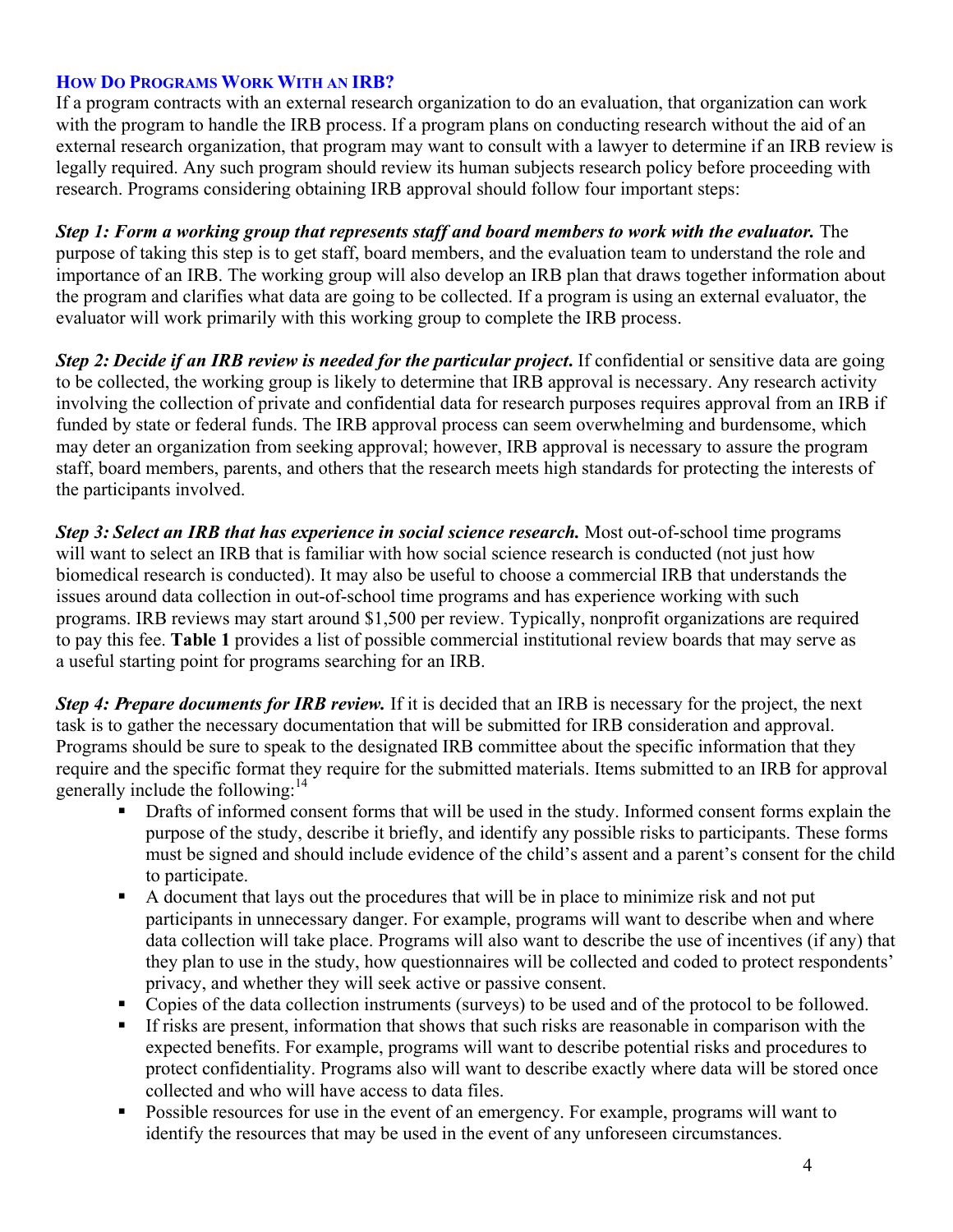#### **REMEMBER THE 4 STEPS WHEN WORKING WITH AN IRB**

**Step 1: Form a working group that represents staff and board members to work with the evaluator. Step 2: Decide if an IRB review is needed for the particular project. Step 3: Select an IRB that has experience in social science research. Step 4: Prepare documents for IRB review.** 

# **NEXT STEPS: ADDITIONAL RESOURCES FOR PROGRAMS**

The following resources provide useful information about institutional review boards and how to prepare documents for IRB approval:

**Nesbitt, L.A (2004).** *Clinical Research: What It Is and How It Works***. Sudbury, Massachusetts: Jones and Bartlett Publishing.** This comprehensive guide is designed to teach programs the essentials about IRBs and help improve services to research participants.

**National Institutes of Health, Office of Human Subjects Research – Information sheets/forms***.* The Office of Human Subjects Research provides many helpful fact sheets on conducting research that requires IRB review.

**Available online at: http://ohsr.od.nih.gov/info/info.html**

**The National Science Foundation. (2006).** *Interpreting the Common Rule for the Protection of Human*  **Subjects for Behavioral and Social Science Research.** This practical guide is designed to help behavioral and social science researchers decipher the federal regulations pertaining to research with human subjects. **Available online at: http://www.nsf.gov/bfa/dias/policy/hsfaqs.jsp**

**Citizens for Responsible Care and Research: A Human Rights Organization (CIRCARE). (2007).**  *Commercial Institutional Review Boards.* This online guide offers a list of commercial institutional review boards as a resource for programs that are not affiliated with a local IRB. **Available online at: http://www.circare.org/info/commercialirb.htm**

**Bankert, E.A., & Amdur, R.J. (2003).** *Institutional Review Board: Management and Function***. Sudbury, Massachusetts: Jones and Bartlett Publishing.** This text offers an informative, in-depth review on how institutional review boards should operate to ensure that human subjects are protected.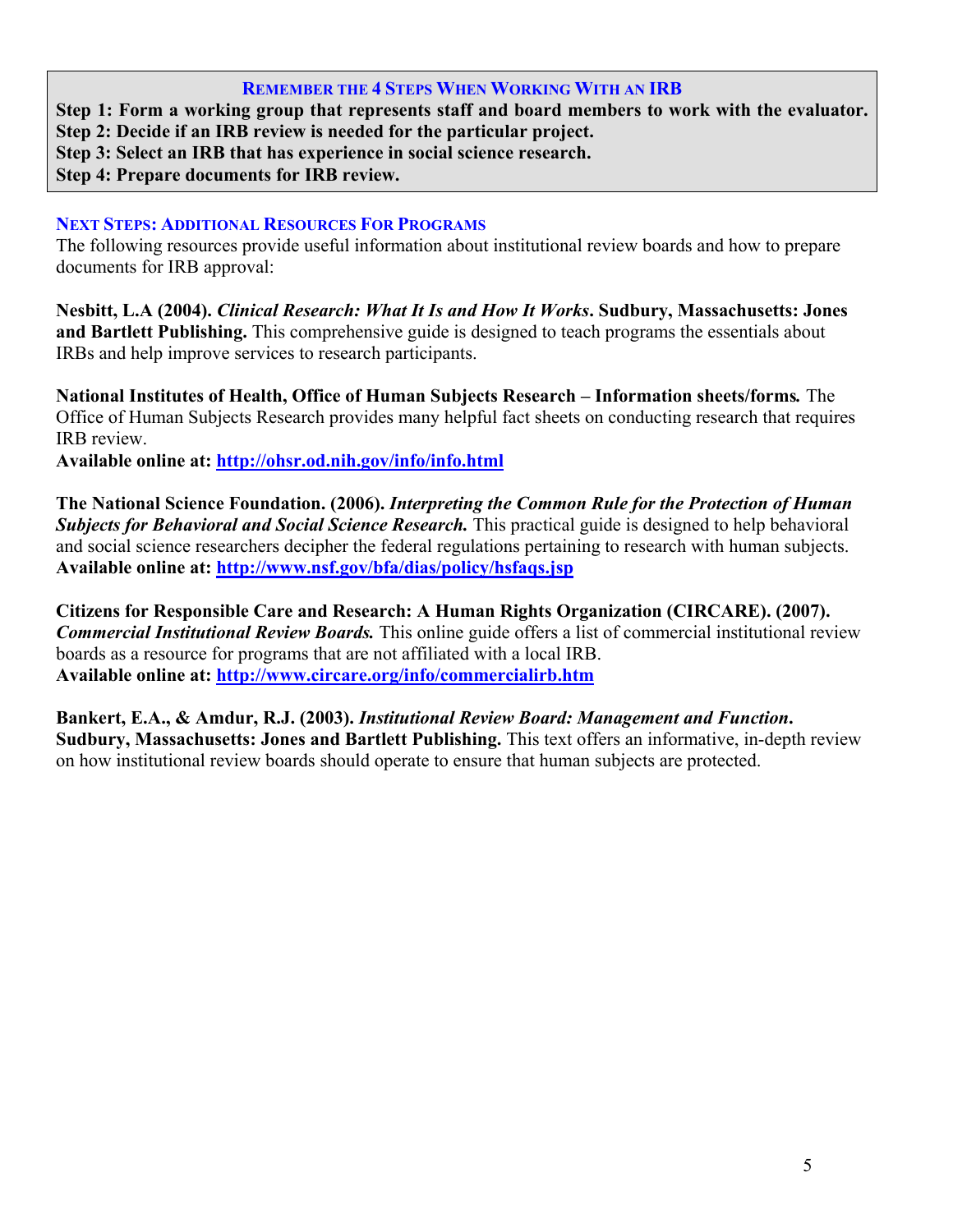# **Table 1: Sample Listing of Commercial Institutional Review Boards**

| Allendale Investigation Review Board                                   | Hill Top Research, Inc.                                             |
|------------------------------------------------------------------------|---------------------------------------------------------------------|
| Web site: http://www.circare.org/info/commercialirb.htm                | Web site: www.hill-top.com                                          |
| Phone: 201-934-0995                                                    | Phone: 513-239-2320                                                 |
| <b>ARGUS Institutional Review Board</b>                                | Independent Investigational Review Board Inc.                       |
| Web site: http://www.argusirb.com/                                     | Phone: 954-327-0778                                                 |
| Phone: 520-296-6994                                                    |                                                                     |
| Asentral, Inc. IRB                                                     | Independent Review Consulting, Inc.                                 |
| Web site: www.asentralirb.com                                          | Web site: www.irb-irc.com/                                          |
| Phone: 978-462-6415                                                    | Phone: 415-485-0717                                                 |
| Aspire IRB, LLC                                                        | <b>Institutional Review Board Services</b>                          |
| Web site: www.aspire-irb.com/                                          | Web site: www.digiserv.com/irbs                                     |
| Phone: 619-460-0108                                                    | Phone: 305-940-3053                                                 |
| Beam Institutional Review Board (Beam IRB)                             | IntegReview, Inc., Ethical Review Board                             |
| Web site: www.beaminstitute.com/                                       | Web site: www.integreview.com                                       |
| Phone: 888-618-5781                                                    | Phone: 512-326-3001                                                 |
| <b>Biomed IRB</b>                                                      | Liberty IRB, INC.                                                   |
| Web site: www.biomedirb.com                                            | Web site: www.libertyirb.com                                        |
| Phone: 619-282-9998                                                    | Phone: 386-740-9278                                                 |
|                                                                        |                                                                     |
| Chesapeake Research Review, Inc.,                                      | Midlands IRB                                                        |
| Web site: www.chesapeakeirb.com/us/default/aspx<br>Phone: 410-884-2900 | Web site: www.midlansirb.com<br>Phone: 913-385-1414 or 800-636-4445 |
|                                                                        |                                                                     |
| CHSD Independent Institutional Review Board                            | New England Institutional Review Board                              |
| Phone: 619-576-4008                                                    | Web site: www.neirb.com/                                            |
|                                                                        | Phone: 781-431-7577                                                 |
| Clinical R&D Services IRB                                              | Patient Advisory Council, Inc.                                      |
| Web site: www.clinicalrdservices                                       | Web site: www.pacirb.com                                            |
| Phone: 973-696-0824                                                    | Phone: 251-479-5IRB                                                 |
| <b>Coast IRB</b>                                                       | Quorum Review Inc.                                                  |
| Web site: www.coastirb.com                                             | Web site: www.quorumreview.com                                      |
| 949-218-9969                                                           | Phone: 206-448-4082                                                 |
| Copernicus Group IRB                                                   | <b>RCRC IRB</b>                                                     |
| Web site: www.copernicusgroup.com                                      | Web site: www.rcr-irb.com                                           |
| Phone: 919-465-4310 or 888-303-2224                                    | Phone: 800-688-2132                                                 |
| Essex Institutional Review Board, Inc.                                 | Schulman Associates, Institutional Review Board, Inc.               |
| Web site: www.essexirb.com                                             | Web site: www.sairb.com                                             |
| Phone: 908-236-7735                                                    | Phone: 513-761-4100                                                 |
| <b>Ethical Review Committee</b>                                        | Southwest Independent IRB                                           |
| Phone: 916-421-0008                                                    | Phone: 817-922-9308                                                 |
| Ethicon IRB                                                            | St. Davids Human Research Review Board                              |
| Web site: www.ethiconirb.com                                           | Phone: 1-877-398-5012                                               |
| Phone: 512-260-7983                                                    |                                                                     |
| Fox Commercial Institutional Review Board, Ltd.                        | <b>Sterling Institutional Review Board</b>                          |
| Web site: www.foxirb.com/                                              | Web site: www.sterlingirb.com                                       |
| Phone: 217-492-1369                                                    | Phone: 770-690-9491 or 1-888-636-1062                               |
| Goodwyn Institutional Review Board                                     | Western Institutional Review Board                                  |
| Web site: www.goodwynirb.com/Home.htm                                  | Phone: 1-800-562-4789                                               |
| Phone: 513-793-8900                                                    |                                                                     |
|                                                                        |                                                                     |